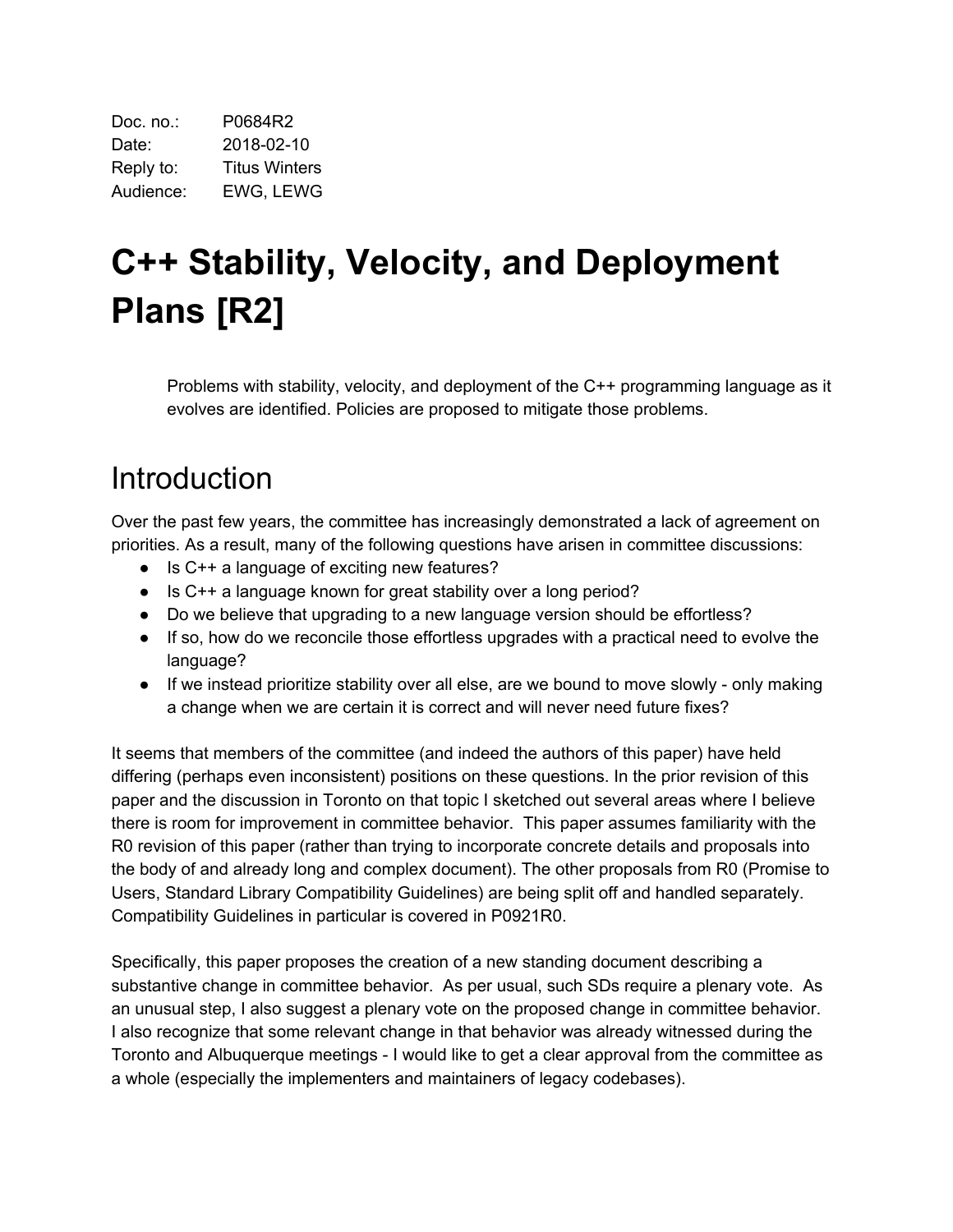## Proposed SD Detailing Approach to Behavior Change Between Language Revisions

As suggested in the previous revision of this paper (and as was starting to happen naturally during the Toronto meeting after the presentation of such) - The Committee should be willing to consider the design / quality of proposals even if they may cause a change in behavior or failure to compile for existing code. Rather than consider the effect of every new language version impacting code all at once, we should be aware that the act of deploying a new language version is likely already time-intensive - even an ordinary update to compiler versions often requires significant effort.

We should assume that users are will upgrade by:

- upgrading to a version of their compiler that supports C++n
- engaging diagnostics in C++(n-1) mode to warn of impending behavior changes
- evaluating those diagnostics / modifying their code as necessary
- turning on C++n mode

This requires additional diagnostics from implementers, and additional care from users, but potentially unblocks significant avenues for improvement in the language at a the cost of acceptable upgrade cost for users.

## Examples

It is important to note that the examples provided here are provided on the basis of feasibility and illustration, and are not concrete proposals. Please consider in terms of behavioral change, detection, and the possibility to opt-out in a compatible fashion. The general purpose of this proposal is to allow us to focus on "Do we like this change" and separately "How safe is it to make this change / how difficult will it be for users to adopt to this?". Otherwise we are forced to hold every possible change against the "no behavioral difference ever" and we debate more on "is this safe" rather than "is this good, and safe enough."

#### Best Change: No behavioral difference

Of course, it goes without saying that the changes we currently value most will continue to be considered best - changes to the language that have no potential for impact on existing code. (That of course presupposes that user code is well-behaved as per the newly proposed SD on compatibility guidelines.)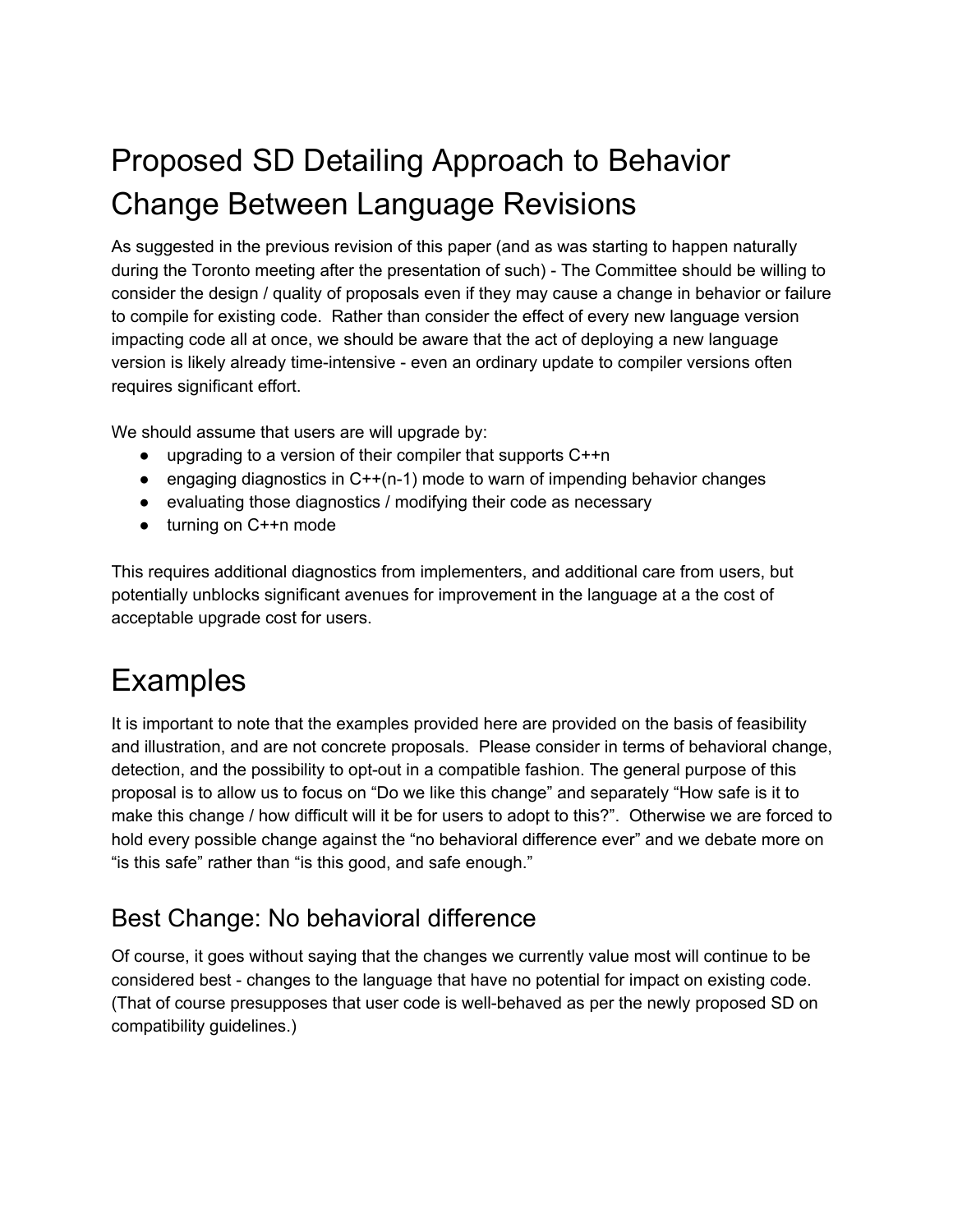#### Very Good Change: Statically detectable difference w/ previous-version avoidance options

The best newly-acceptable option: a behavior change that can be statically detected and that has a options available in C++(n-1) that can make every existing instance conforming. That is: it is easy for an engineer performing the language-version upgrade to verify that nothing is affected in the end, as all sites have been modified.

For example: we decide that we want new keywords to support coroutines. In order to support that, we choose to make "await" a keyword.

- Detectable: In  $C^{++}(n-1)$  we can issue a warning for uses of the new keyword in existing code (as variable names/type names/function names/etc).
- Opt-in: N/A
- Opt-out: Basic find+replace functionality will generally suffice. For comparison purposes, reclaiming a keyword like await in Google's codebase would require edits to 17 files.

For example: In  $C++20$  we decide to make the assignment  $+$  conditional ill-formed, codifying the existing common warnings and instead relying on if+initializer syntax from C++17. That is: if (int  $i = Foo()$ ) would become an error in favor of the new syntax: if (int i;  $i = Foo()$ ) or without declaration: if  $(i = Foo()$ would require the existing solution: if  $((i = Foo())$ 

- Detectable: We can clearly issue a warning for this (we have done so for years in most/all compilers)
- Opt-in: Every existing instance can be converted to one of the two alternate syntaxes with no behavior change, in C++17 mode.
- Opt-out: N/A

#### Good Change: Statically detectable difference w/ previous-version opt-out

The most common newly-acceptable option: a behavior change that can be statically detected and that has a syntax available in C++(n-1) that can opt-out each potential instance of that change. This has somewhat more cost than the previous, as each site of the impact needs to be tracked and evaluated, but some (many) will remain in any given codebase when switching to C++n. This leads to increased but tractable tracking problems for those performing the language upgrade, scaling with the number of affected instances.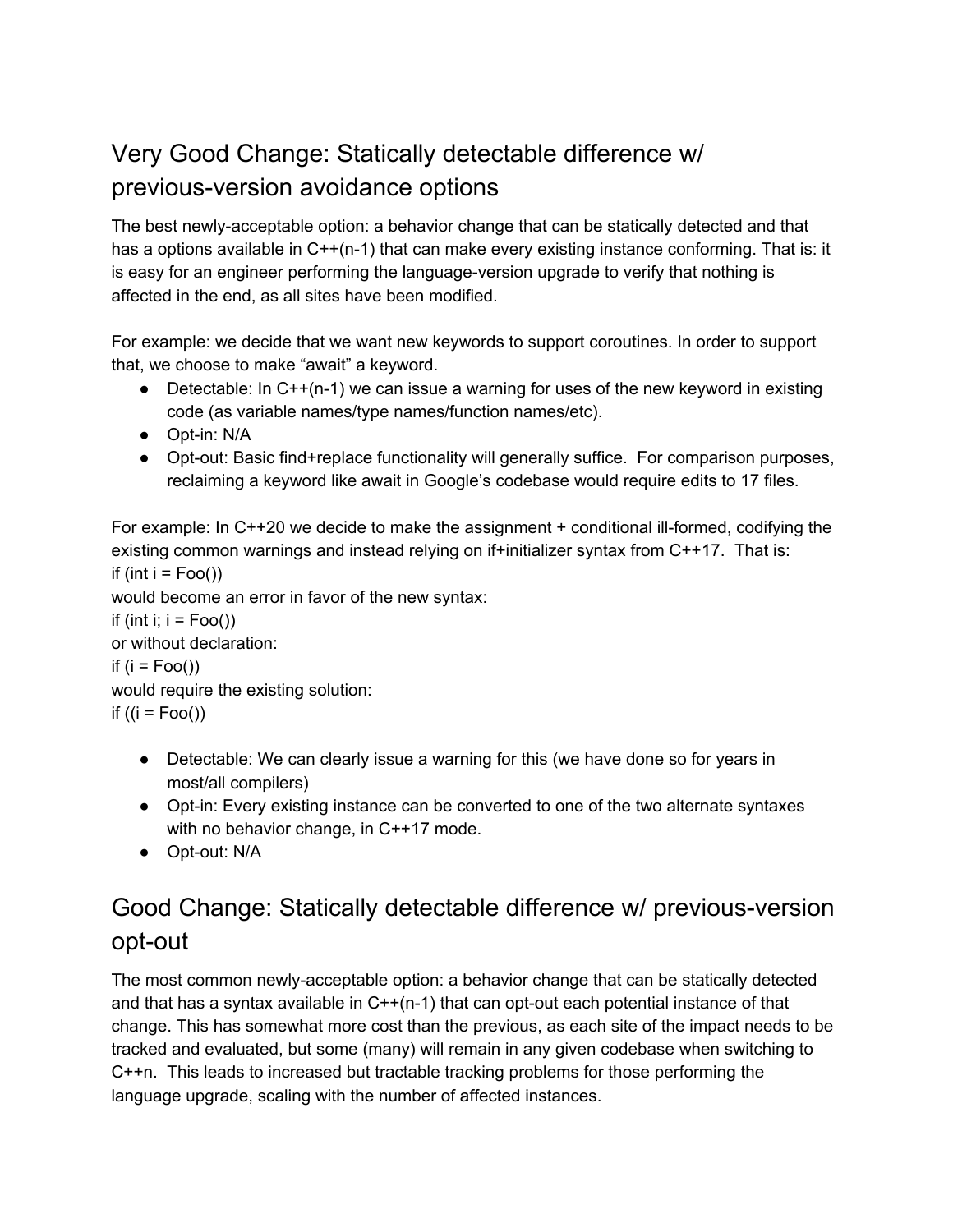For example: we decide that synthesizing operator  $\le$  => for some set of classes is a preferable direction for the language. A user-defined operator< is assumed to suppress that generation.

- Detectable: In  $C^{++}(n-1)$  we can issue a warning for classes that will be impacted by this change. (Obviously the compiler can statically determine if the class declaration makes it eligible for the synthesis.)
- Opt-out: a type owner can opt-out in a backward-compatible manner by adding something like:

bool operator< (const MyClass&) const = delete;

This would not change the behavior of the type in the previous language version, and relies only upon previous-version syntax.

### Possibly Good Change: Statically detectable difference without opt-out

There may exist changes that we decide we wish to make where there is no reasonable change that can be made to opt-out. These should generally be avoided, but may be decided to be worth it if the expected outcome is fewer surprises/bugs in the long-term (or vanishingly few impacted locations). Every instance of the resulting diagnostic will need to be (manually) evaluated by those performing the language version upgrade.

For example: we decide to change overload resolution rules to consider template specializations in the overload set (see the motivations in R0551R1).<sup>1</sup>

- Detectable: Although it might be expensive, we can issue a warning in  $C++(n-1)$  when performing overload resolution between a function and a function template that has specializations.
- Opt-out: There is no obvious mechanism (at least none that I can think of) to generally say at any given call site which of those overloads to pick, especially not in a generic context.

#### Bad Change: Runtime Behavior Change without diagnostic

We should obviously not do this to well-behaved code, regardless of whether we accept the rest of this proposal.

We should consider doing this to code that violates our description of well-behaved, as per the proposed SD on Compatibility Guidelines. For example, if we suggest that move-constructors are always assumed to be no-worse than copy-constructors, changing the behavior of std::accumulate to prefer move accumulation is warranted. (This would of course be a

<sup>1</sup> Remember: I'm not suggesting we necessarily do this, I'm providing this as a thought-experiment example to categorize types of changes.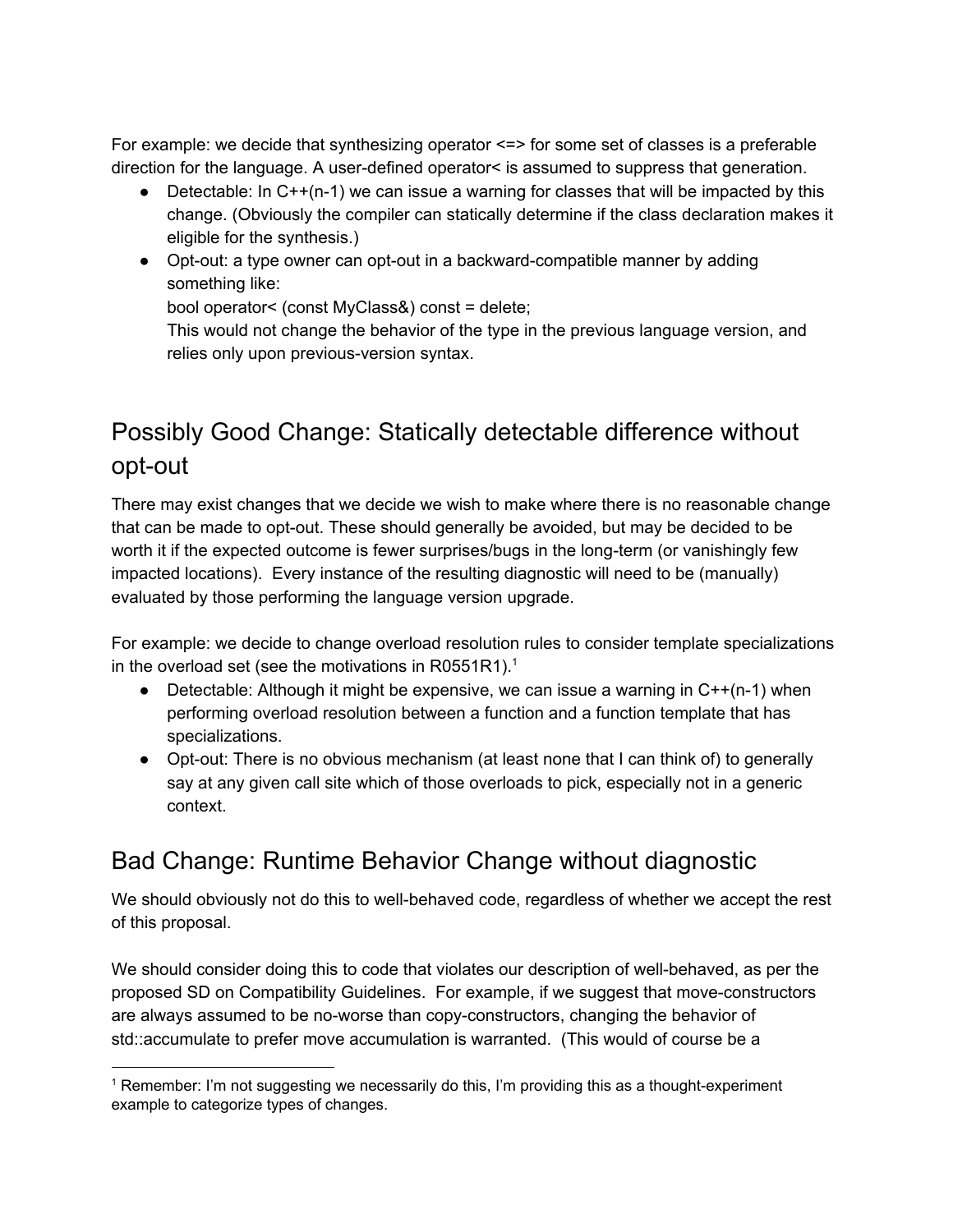behavioral change for any user-provided type that has worse performance on move or different semantics for a type that is moved-into instead of copied-into.)

#### Version History

- [P0684R0](http://wg21.link/P0684R0) Initial collaborative draft between Titus and most of the Direction Group. Discussed in Toronto.
- [P0684R1](http://wg21.link/P0684R1) Reduced iteration, focused primarily on describing the behavior change portion of R0. Discussed in Albuquerque.
- P0684R2 This version. Removed reference to other SDs and further trimmed to focus on the proposal of forming an SD around the process around behavioral changes.